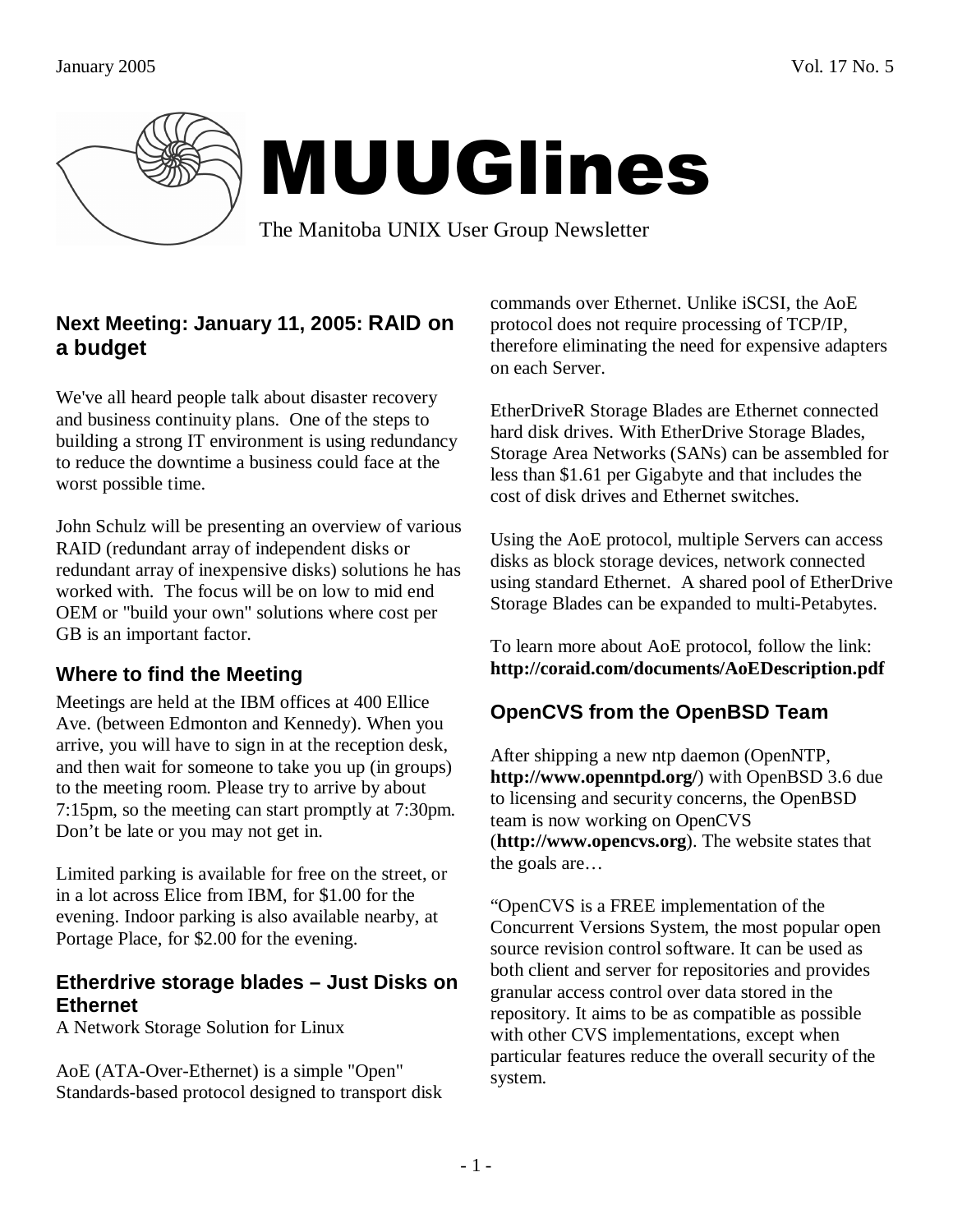The OpenCVS project was started after discussions regarding the latest GNU CVS vulnerabilities that came out. Although CVS is widely used, its development has been mostly stagnant in the last years and many security issues have popped up, both in the implementation and in the mechanisms.

 OpenCVS is primarily developed by Jean-François Brousseau as part of the OpenBSD Project. The software is freely usable and re-usable by everyone under a BSD license."

It will be interesting how this project develops. I would expect it to ship with OpenBSD 3.7 around May 2005.

# **Need to read BSD disks on Windows?**

Version .5 of the FFS File System Driver for Windows has been released. From the release notes…

"FFS File System Driver for Windows enables you to read BSD(FreeBSD, NetBSD, OpenBSD) FFS(UFS) partitions from Windows 2000/XP/2003. "

I haven't personally tried it, but it looks like it could be handy.

# **SCO v. DaimlerChrysler dismissed**

 SCOfacts.org has the final order (**http://scofacts.org/DC-2004-12-21-B.html**) in the SCO Group's ill-fated lawsuit against DaimlerChrysler. It's a dismissal of the final charge (timeliness of response). The dismissal is without prejudice, but, if SCO chooses to refile the charge, it has to pay DaimlerChrysler's legal fees. Thus ends one small chapter in the SCO saga

#### **IBM developerWorks has posted a history of the microprocessor**

"Great moments in microprocessor history - The history of the micro from the vacuum tube to today's dual-core multithreaded madness" http://shorterlink.org/91

# **The 2.6.10 kernel is out**

 Linus announced (**http://lwn.net/Articles/117188/**) the availability of 2.6.10 just before taking off for the holidays. There are CIFS and DVB updates since rc3, along with the usual pile of fixes. For those of you just tuning in, 2.6.10 as a whole includes a new kernel events notification mechanism, switchable I/O schedulers (and a new CFQ scheduler as well), inkernel cryptographic key management, DVD+RW and CDRW packet writing support, ext3 block reservation and online resizing support, big updates for many kernel subsystems, and a handful of security fixes. The long-format changelog (1.5MB) has all the details

**http://kernel.org/pub/linux/kernel/v2.6/ChangeLog-2.6.10**

## **Metawire.org is back up**

Metawire.org provides a free shell server running on OpenBSD to over 5700 users. After a severe DDOS in November, they had to shut down because their provider couldn't handle the multi-terabyte DDOS that someone had started.

Secure Dog Hosting, a secure web hosting company has graciously provided server space and bandwidth for the project.

## **Introducing Power.org**

Major electronics companies have come together to form a new standards body focused on Power Architecture technology. This organization will create and promote a family of standards, reference designs, and more.

 The Power Architecture™ specification is something of a standard already. After all, you can run PowerPC® code on Motorola® and IBM® chips, and the instruction set has always been governed by the Power Architecture "Books. However, there is more to an architecture than its instruction set, and many fields related to Power Architecture development haven't received as much public scrutiny or standardization.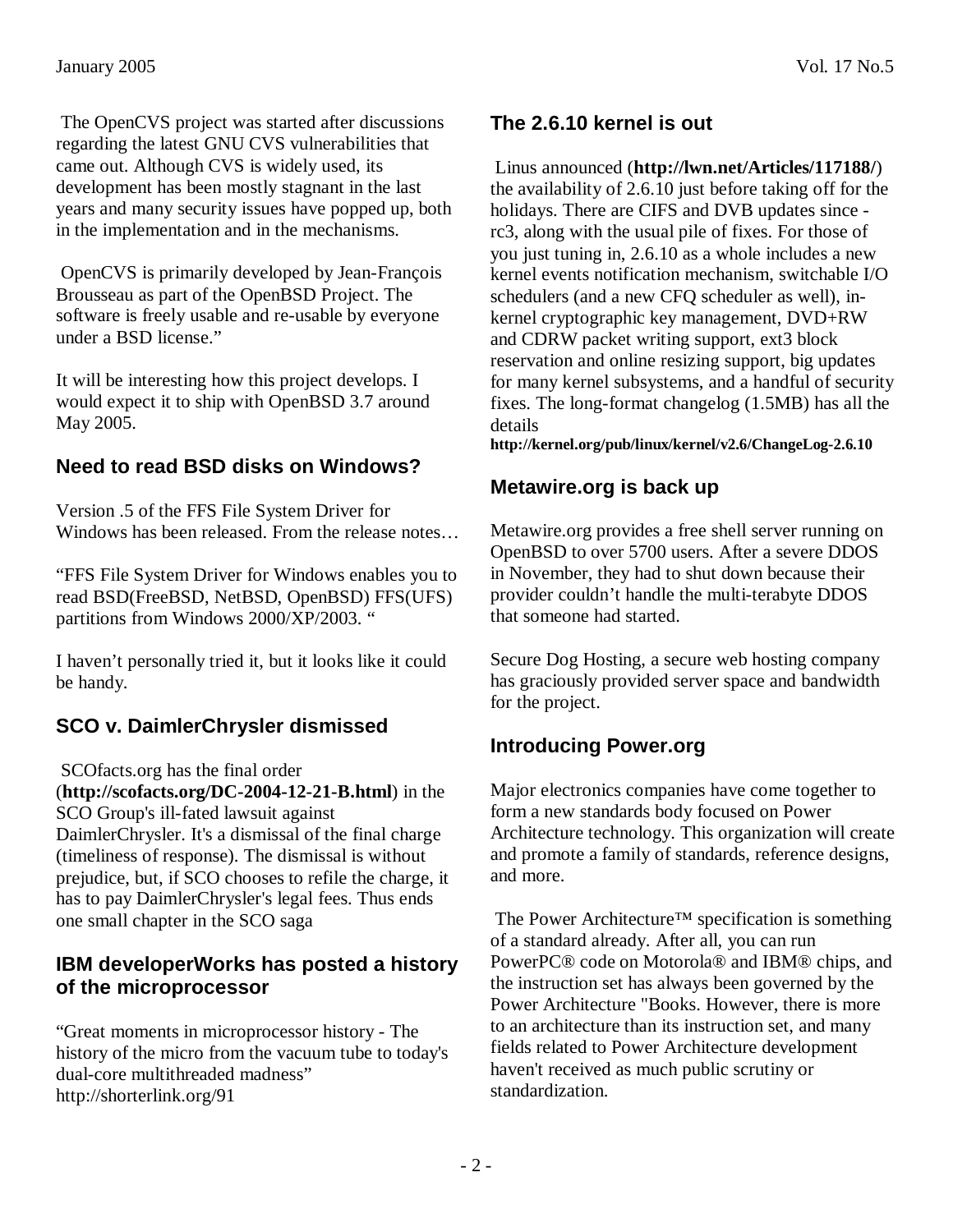IBM and other leaders from the electronics industry are launching a new organization, called Power.org, which will serve to greatly increase support for developers working with Power Architecture technologies. The creation and promotion of standards is a key element in making this happen.

Their Mission and Objectives are…

#### "*Proposed Mission*

Power.org's mission is to develop, enable and promote Power Architecture technology as the preferred open standard hardware development platform for the electronics industry and to administer qualification programs that optimize interoperability and accelerate innovation for a positive user experience.

#### *Objectives*

Power.org's output may include:

- Open standards and specifications
- Business guidelines documents
- Best practices and education
- Certifications to validate implementations and drive adoption

Specifications will enable:

- Interoperability between community members
- Sustainability built on driving open standards and convergence

 Power.org output reflects substantial business and technology leadership. Company members and developers will represent a variety of industries from all corners of the globe and parts of the Electronics value chain."

#### **SGI Introduces First Linux-Based High-Performance Visual Computing System**

Silicon Graphics Prism Designed to Solve New Classes of Visualization Problems Facing Scientists and Engineers

Leveraging its position as the world's leading innovator in high-performance visual computing, SGI announced the Silicon Graphics Prism™, the world's most powerful and flexible Linux® OS-based visual computer product line. For the first time, SGI has taken its most advanced computer graphics capability, previously affordable to only a select few, and made it available on a truly open and accessible platform. By combining standards-based Intel® Itanium® 2 processors, the Linux operating environment, and its world renowned advanced graphics technology, SGI has created a system that is uniquely suited to addressing the world's most demanding visual computing problems - all at price points that make it accessible to a wider group of users.

#### **Sun releases new thin client hardware and software**

Sun released version 3 of the Sun Ray Server Software and the new Sun Ray 170 ultra-thin client. These machines have no processors and are similar in concept to the LTSP project.

The new version of the Sun Ray software provides Sun Java Desktop compatibility and the ability for users to connect remotely over their broadband connection. It also now available for runs on Linux servers. It starts at \$99USD for a single seat with volume discounts.

The Sun Ray 170 has a 17" LCD, four USB ports, multihead support, a video out connector and a smart card reader. Its list price is \$1049USD.

#### **HP ending Itanium Development**

HP is ceasing its development on the Itanium processor. HP and Intel had been working on the Itanium since it's inception 12 years ago. Intel has hired all remaining members of the HP Itanium team and will continue development on their own.